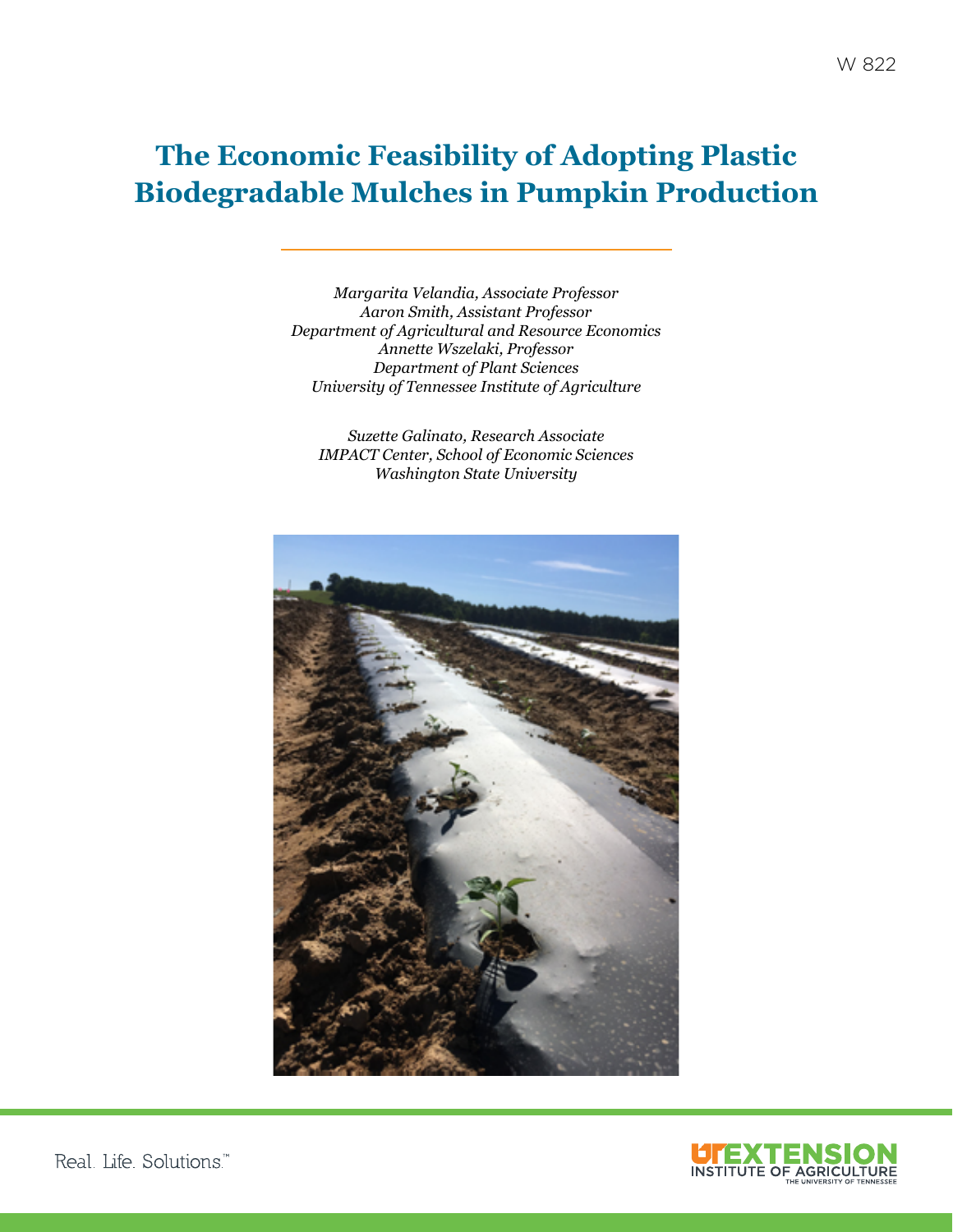## **Preface**

This publication aims to help vegetable producers understand the potential changes in expenses associated with transitioning from polyethylene (PE) mulches to biodegradable mulches (BDMs), as well as the factors influencing the economic feasibility of adopting BDMs in vegetable production, specifically pie pumpkin production.

This publication is not intended to be a definitive guide to production practices but helps estimate the physical and financial requirements of comparable plantings. Specific budget assumptions were adopted for this study, but these assumptions may not fit every situation since production costs and revenue vary across farm operations, depending on the following factors:

- Capital, labor and natural resources.
- Crop yield.
- Cultural practices.
- Input prices.
- Output prices.
- Management skills.
- Size of the operation.

To avoid unwarranted conclusions for any particular operation, readers must closely examine the assumptions made in this study and then adjust the expenses, revenues or both, as appropriate for their operation.

# **Mulch Use in Vegetable Production**

Plastic mulches provide several benefits for vegetable production, including weed control, soil moisture conservation and crop yield improvement (Brodhagen et al., 2017; Ghimire and Miles, 2016). Polyethylene mulches are the most common type of mulches used in agriculture, and although they provide these benefits, their use is not considered environmentally sustainable because of the disposal methods for PE mulches. Traditionally, PE mulches are disposed of in landfills, field burned or stockpiled on the farm.

Plastic BDMs are a viable alternative to PE mulches, as they offer the same benefits as PE mulches with the additional benefit of being biodegradable, breaking down into carbon dioxide, water and microbes. BDMs do not have to be removed, but rather they are tilled into the soil or composted at the end of the season.

# **Sources of Information**

The data used in this publication include data collected from a field experiment conducted at the University of Tennessee East Tennessee AgResearch and Education Center in 2015 and 2016 (Ghimire et al., 2018); three vegetable farms in Tennessee; a Tennessee fruit and vegetable farmer survey; input suppliers; and data from other secondary sources (i.e., U.S. Department of Labor and several Tennessee landfills) to evaluate the potential economic impact of adopting BDMs in pie pumpkin production at the farm level. These data were used to develop a baseline of costs associated with pie pumpkin production and to analyze changes in this budget component related to transitioning from PE mulches to plastic BDMs. The various data used in this analysis and their sources are presented in Table 1.

PE mulch prices were obtained from online vendors that publish prices for different dimensions and thickness of mulches, as well as local input suppliers. BDM prices were obtained from input suppliers posting prices online (Table 1). The quantity of mulch needed per acre, which can be estimated given the space between bed centers, was derived using a decision-aid tool entitled the Mulch Calculator' (Chen et al., 2018). For pie pumpkins, 1.4 4-by-4,000-foot rolls of mulch are required per acre, given an 8-foot spacing between bed centers. The hourly minimum wage rate for manual labor used in this publication is \$11.63/hour, which is the 2019 Adverse Effect Wage Rate for Tennessee (U.S. Department of Labor, Employment and Training Administration, 2019). The Adverse Effect Wage Rate is the minimum wage rate established by the U.S. Department of Labor that an employer needs to offer and pay to H-2A workers and workers in

<sup>1</sup> Available online at <https://bit.ly/2UaqAYx>.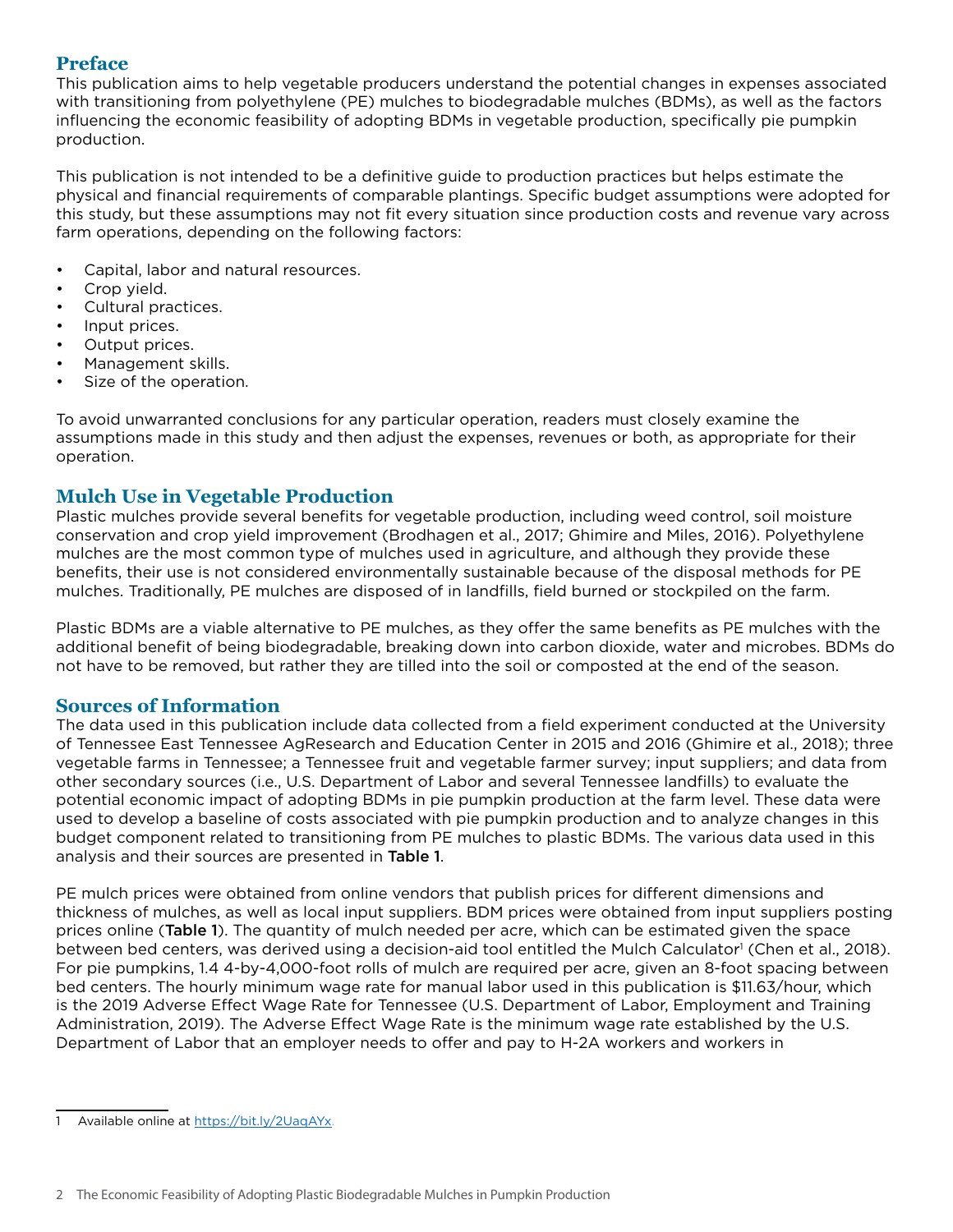corresponding employment so that wages of similarly employed U.S. workers will not be adversely affected. These base rates do not include workers' compensation insurance or social security contributions paid by farmers. Because these costs can vary depending on the location of the farm business, the subsequent analysis only accounts for the wage rates.

#### **Table 1. Data Used in the Partial Budgeting Analysis**

| <b>Data</b>                                                                                            | <b>Definition</b>                                                                     | <b>Source</b>                                                                                        |  |
|--------------------------------------------------------------------------------------------------------|---------------------------------------------------------------------------------------|------------------------------------------------------------------------------------------------------|--|
| PE mulch - dimension and price                                                                         | 4 ft x 4,000 ft; 1 mil; \$106/roll -<br>\$115/roll; Average price of \$111/<br>roll   | Average of two prices found online<br>and two prices gathered directly<br>from local input suppliers |  |
| BDMs - dimension and price                                                                             | 4 ft x 4,000 ft; 0.6 mil; \$204/<br>roll - \$245/roll; average price of<br>\$220/roll | Average online price from three<br>suppliers                                                         |  |
| The required quantity of mulch (PE<br>or BDM) per acre (based on space<br>between bed centers of 8 ft) | Pie pumpkin: 1.4 rolls/acre                                                           | Chen et al., 2018                                                                                    |  |
| <b>Disposal cost</b><br>Disposal fee/ton                                                               | \$35/ton                                                                              | Three TN landfills and three TN<br>farms                                                             |  |
|                                                                                                        |                                                                                       |                                                                                                      |  |
| Labor cost<br>FY 2019 adverse effect wage rate                                                         | \$11.63/hour                                                                          | U.S. Department of Labor,<br><b>Employment and Training</b><br>Administration                        |  |
| May 2017 Tennessee wage estimates<br>for agricultural equipment operators                              | \$13.26/hour                                                                          | U.S. Department of Labor, Bureau<br>of Labor Statistics                                              |  |
| Labor hours for removal and                                                                            |                                                                                       |                                                                                                      |  |
| disposal of PE mulch<br>Removal (including manual and                                                  | 3 to 40 labor hours/acre                                                              | Data collected from three TN                                                                         |  |
| operator labor)                                                                                        | Average of 15 labor hours/acre                                                        | farms and a 2019 Tennessee fruit<br>and vegetable survey<br>$(n = 41$ responses)                     |  |
| Disposal (including labor for<br>cleaning, binding, truck driving)                                     | 0.1 to 20 labor hours/acre<br>Average of 3.3 labor hours/acre                         | Data collected through a 2019<br>Tennessee fruit and vegetable<br>survey ( $n = 46$ responses)       |  |
| Labor hours for removal of drip                                                                        |                                                                                       |                                                                                                      |  |
| tape and tilling BDMs into the soil<br>Removal of drip tape only                                       | Average 1.5 labor hours/acre                                                          | Data from one on-farm trial                                                                          |  |
| Tilling BDMs into the soil                                                                             | 0.75 labor hours/acre                                                                 | Data from field trials (Ghimire et<br>al., 2018)                                                     |  |

#### **Partial Budgeting Analysis**

Evaluating the economic feasibility of adopting BDMs in pie pumpkin production entails evaluating potential economic benefits and costs associated with transitioning from PE mulches to BDMs. In this publication, we used partial budgeting to evaluate the changes in costs associated with this transition.

In this publication, we assume no changes in revenue due to the adoption of BDMs. Revenue could be affected when transitioning from PE mulches to BDMs if there are changes in yields and/or prices. Statistically, results from field trials suggest that for the Knoxville region, pie pumpkin (pie pumpkin cv. Cinnamon Girl [Johnny's Selected Seed, Winslow, ME]) yields were not significantly different for PE mulch when compared to BDM treatments (Ghimire et al., 2018). Therefore, we assume no changes in yield when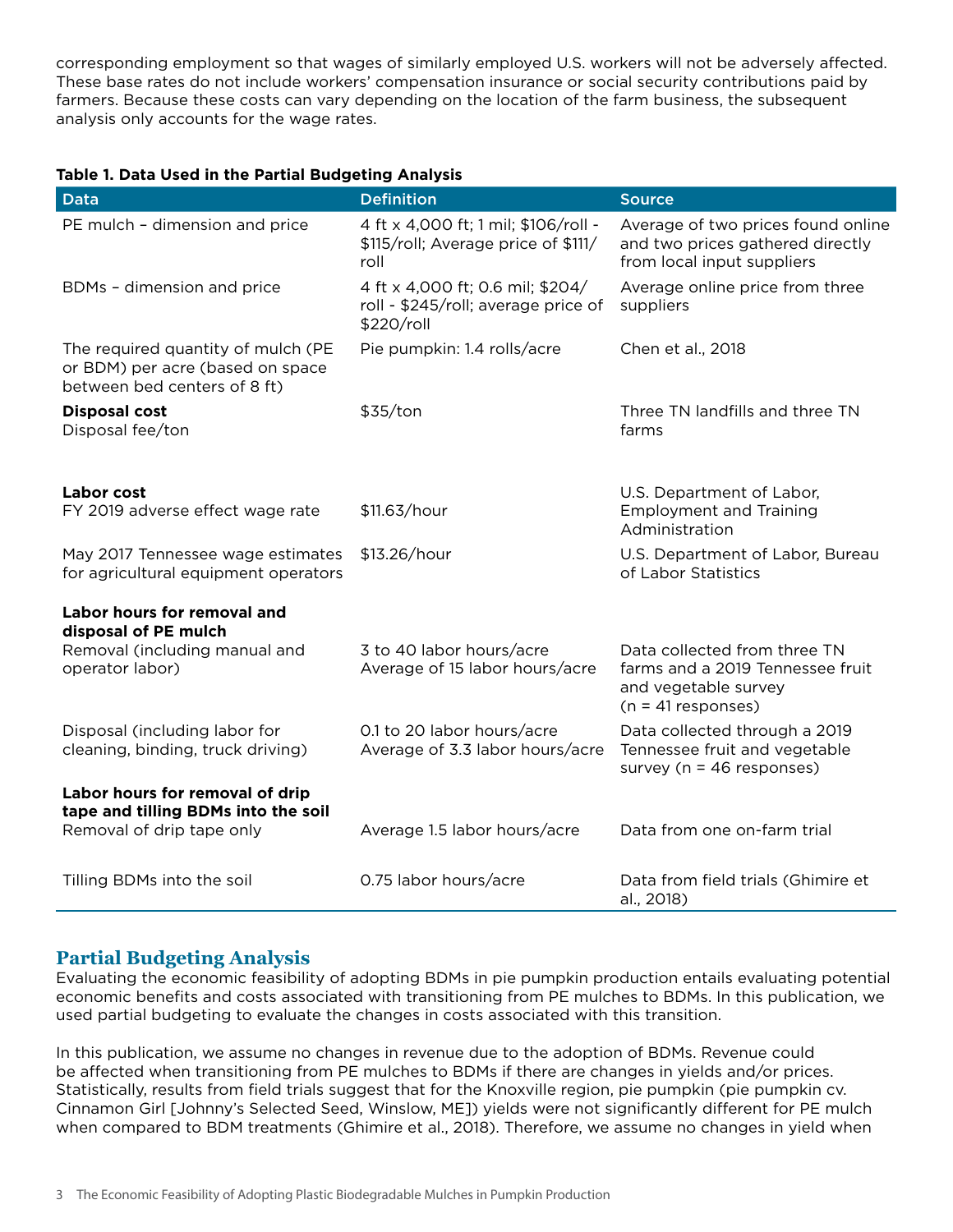transitioning from PE mulches to BDMs. It is important to acknowledge that although field trial results showed no statistically significant difference in yields across mulch treatments, mulch adhesion on some fruits was observed. Based on data from field trials, 6 percent of the total yield associated with BDM treatments had mulch fragments adhere to the fruit (Ghimire et al., 2018). The risk of mulch adhesion is possible for any fruit and vegetable that comes in contact with BDMs at any point during the growing season. The mulch fragments could be easily wiped off when harvesting the crop during the early morning hours when fruits are dewy, but it is more difficult to wipe these mulch fragments off the fruit as the temperature warms up and mulch fragments dry on the pumpkins (Ghimire et al., 2018). Further research should explore questions such as: Will consumers react negatively to mulch adhesion? Will farmers have to sell produce with mulch adhesion at a discounted price? Will mulch adhesion affect the grade and, therefore, the price received for pumpkins? We also assume no changes in pie pumpkin prices due to the adoption of BDMs. A preliminary study suggests consumers may be willing to pay a price premium for strawberries grown using BDMs (Chen et al., 2019). Nonetheless, for this study, we took a conservative approach, assuming no changes in vegetable prices received by farmers due to the adoption of BDMs.

Partial budgeting is a decision-making framework that allows a market manager to compare the costs and benefits of an alternative faced by a farm business or the financial effect of a change in a farm business (Lessley, Johnson, and Hanson, 1991; Tigner, 2018). Adopting BDMs is a small change, as it only entails changing one input in the production systems, as well as those activities associated with this particular input (e.g., eliminating removal of mulches, adding tilling of the mulch into the soil).

The partial budgeting framework focuses on changes in revenue and expenses and, therefore, net changes in profit resulting from the adoption of BDMs. The partial budget evaluates four components that could change in a farm budget when adopting BDMs (see Figure 1): additional revenue, reduced expenses, reduced revenue and additional expenses (Lessley, Johnson, and Hanson, 1991).



#### **Figure 1. Illustration for the Partial Budgeting Approach (taken from Lessley, Johnson, and Hanson, 1991).**

Given the assumptions described above, we will only evaluate the impact of BDM adoption on expenses. In general, BDMs are more expensive than PE mulches (see Table 1). Additionally, when adopting BDMs, there are potential savings related to the reduction of end-of-season activities, as BDMs do not have to be removed, but rather they can be tilled into the soil at the end of the season. There could be other long-term benefits associated with the use of BDMs, such as the elimination of the potential negative impact on yields of removing topsoil when removing PE mulches. In this publication, we will only focus on the short-term economic impacts of adopting BDMs at the farm level.

#### **Assumptions for the Partial Budgeting Analysis**

The assumptions made for this partial budgeting analysis include:

- 1. A farmer growing multiple vegetables in 5 acres decides to adopt BDMs in 1 acre of pie pumpkins;
- 2. Space between bed centers is 8 feet;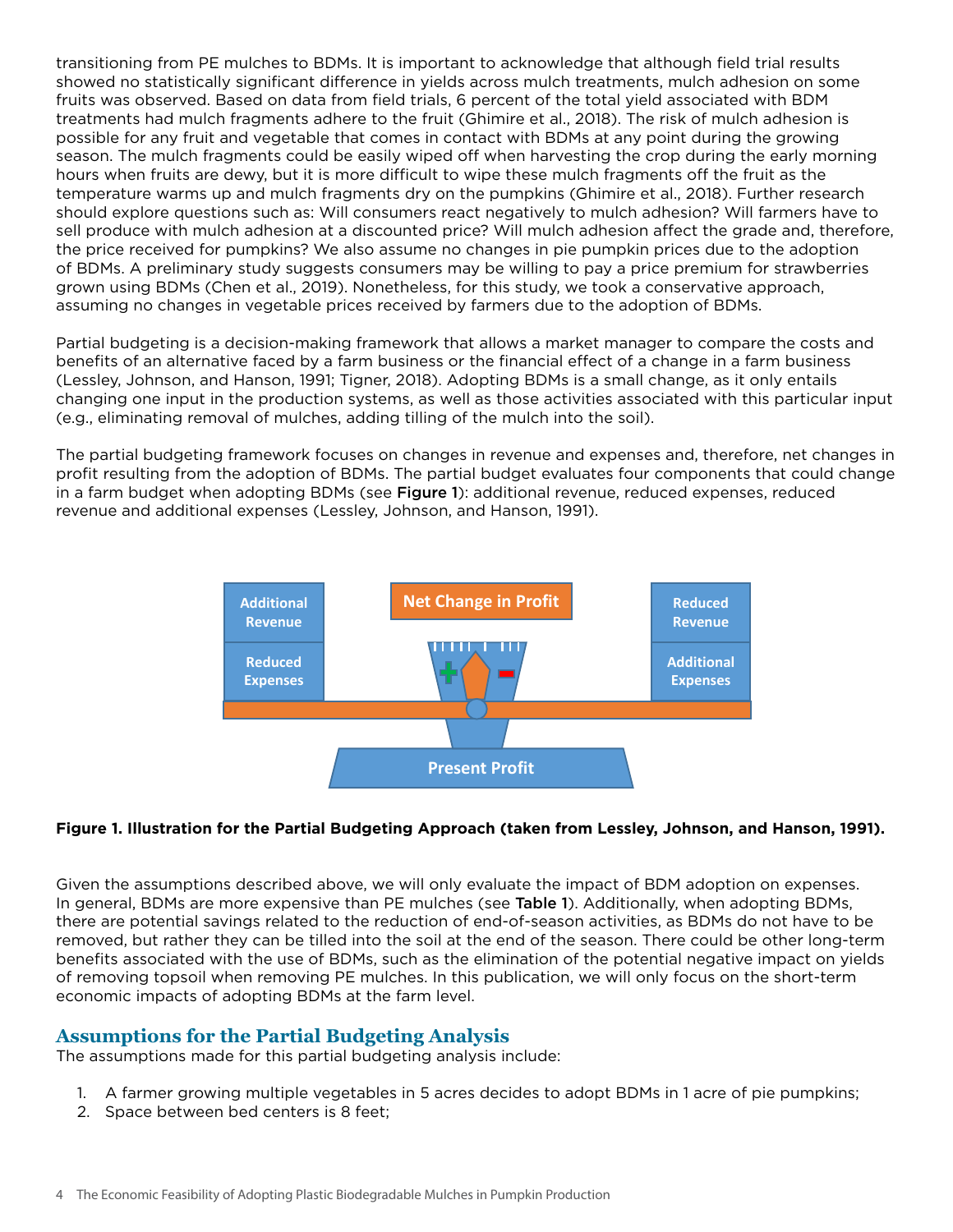- 3. Although only 1.4 4-by-4,000-foot rolls are required to cover one acre, assuming an 8-foot space between bed centers, a grower will purchase two 4-by-4,000-foot rolls, as it is unlikely that an input supplier will sell 0.4 4-by-4,000-foot rolls;
- 4. The price of a 4-by-4,000-foot roll of PE with a thickness of 1 mil was estimated at \$111 (see Table 1);
- 5. The price of a 4-by-4,000-foot roll of BDM with a thickness of 0.6 mil was estimated at \$220/roll (see Table 1);
- 6. The hourly wage rate for manual labor is \$11.63, and the hourly wage rate for agricultural equipment operators is \$13.26;
- 7. The PE mulch disposal cost is \$35/ton (based on data collected from farms located in counties where disposal cost is different than zero);
- 8. The mulch weight is going to increase by 50 percent (Kaisrajan and Ngouajio, 2012) during the growing season. This information will help us determine the cost of disposal at the end of the season;
- 9. Labor hours required (including both operator and manual labor) for removing and disposing of PE mulches (see Table 1), as well as labor associated with removing drip tape and tilling BDMs into the soil at the end of the season, are based on labor data collected directly from farms, data from a 2019 Tennessee fruit and vegetable survey, as well as data collected from field trials; and
- 10. There are no changes in machinery cost (e.g., gas, repairs and maintenance). Although a plastic lifter will not have to be used when transitioning from PE mulches to BDMs, a rototiller will have to be used to till BDMs into the soil. Depending on soil type and equipment conditions, these two activities may take about the same time to be completed, and both — lifting plastic and tilling BDMs into the soil — require the use of a tractor. Labor data collected from UT's East Tennessee AgResearch and Education Center field trials suggest that tilling BDMs into the soil could take anywhere between 45 minutes to one hour per acre. Labor data collected from three vegetable farms in Tennessee suggest lifting plastic with a plastic lifter could take anywhere between 35 minutes to one hour per acre. As mentioned above, these estimates will vary depending on soil, environmental and equipment conditions.

#### *Expense Changes*

Expense changes due to the adoption of BDMs are associated with two factors: 1) differences in the price of PE mulches and BDMs; and 2) differences in end-of-season activities when using PE mulches and BDMs.

In general, BDMs are more expensive than PE mulches. Using information from four suppliers, we estimated an average price for a 4-by-4,000-foot with a thickness of 1.0 mil mulch roll at \$111. We acknowledge that some producers may be able to buy PE mulches at a discounted price by directly negotiating with input suppliers, but in this study, we used prices as reported by input suppliers.

Depending on the thickness of BDMs, prices can vary greatly. Based on the products used in our field experiments, BDM prices could be anywhere between \$204/roll and \$245/roll for a 4-by-4,000-foot roll with a thickness of 0.6 mil. For this analysis, we used an average price of \$220/roll. It is important to note that price information of BDMs is publicly available.<sup>2</sup> Farmers could request a different thickness of the BDMs to the manufacturer, but this change will likely represent an increase in price. In field trials, the performance of plastic BDMs with a thickness of about 0.6 mil was comparable to the performance of PE mulches with a thickness of 1.0 mil, and the thinner BDM assures that it begins to breakdown by the end of the field season.

One of the benefits of transitioning from PE mulches to BDMs is savings from the reduction of removal and disposal activities at the end of the season. BDMs will not have to be removed, but rather they will be tilled into the soil (Ghimire and Miles, 2016), eliminating almost all labor related to removal and disposal (drip tape will still have to be removed and disposed of). PE mulch removal includes two major activities: 1) lifting plastic with plastic lifter and 2) manually removing plastic and drip tape.

For this study, we assume drip tape disposal cost is zero. As based on farmer interviews, this cost will be very small, although, in reality, this cost will be greater than zero. In Tennessee, disposal cost varies by location. There are some counties where the disposal cost will only include the transportation cost associated with moving PE plastic mulches from the farm to the landfill. In contrast, other counties have a disposal fee of anywhere between \$20 and \$50 per ton. Some landfills may not even accept PE mulch for disposal. In this study, we assumed an average disposal cost of \$35/ton.

<sup>2</sup> <https://ag.tennessee.edu/biodegradablemulch/Pages/biomulchprojects.aspx>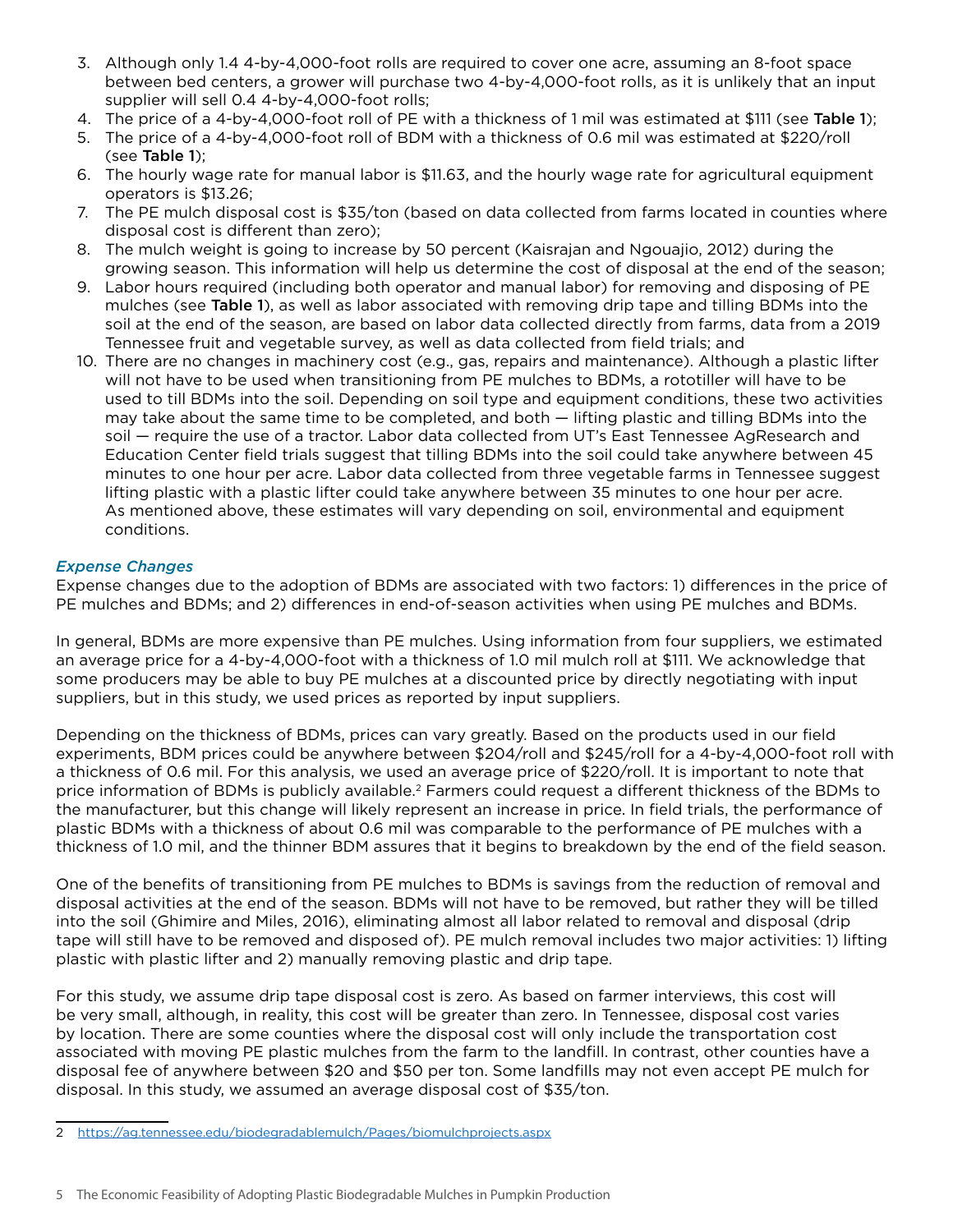# **Potential Savings/Additional Cost Associated With Transitioning from PE Mulches to BDMs**

Based on the assumptions presented above, we estimated net changes in profit when transitioning from PE mulches to BDMs. As depicted in Table 2, for this particular example, additional expenses are larger than reduced expenses, and, therefore, a producer transitioning from PE mulches to BDMs will lose about \$28/ acre. As you can see in this table, the greatest additional expenses are associated with the price of BDMs when compared to PE mulches. In this scenario, two rolls of BDMs cost \$218 more than two rolls of PE mulch. Additionally, the greatest reduction in expenses when transitioning from PE mulches to BDMs is labor savings. The labor savings associated with transitioning from PE mulch to BDMs are \$214.46/acre.

| <b>Additional Expenses (AE) =</b>        | \$245.39 | <b>Additional Revenue (AR) =</b> | \$0.00   |  |  |  |
|------------------------------------------|----------|----------------------------------|----------|--|--|--|
| $BDMs =$                                 | \$218.00 | No changes in prices and yield   |          |  |  |  |
| $BDM$ tillage =                          | \$9.95   |                                  |          |  |  |  |
| Labor for pulling $=$<br>drip tape       | \$17.45  |                                  |          |  |  |  |
| <b>Reduced Revenue (RR) =</b>            | \$0.00   | <b>Reduced Expenses (RE) =</b>   | \$217.61 |  |  |  |
| No changes in prices and yield           |          | Labor savings $=$                | \$214.46 |  |  |  |
|                                          |          | Disposal savings =               | \$3.15   |  |  |  |
| A. Total AE and RR $=$                   | \$245.39 | <b>B. Total AR and RE =</b>      | \$217.61 |  |  |  |
| Net Change in Profit (B-A) = $(-$27.78)$ |          |                                  |          |  |  |  |

|  | Table 2. Net Changes in Profit Associated With the Adoption of BDMs |  |  |  |
|--|---------------------------------------------------------------------|--|--|--|
|--|---------------------------------------------------------------------|--|--|--|

## **Sensitivity Analysis**

From the results presented in Table 2, we can infer that labor costs and the price of BDMs are the most important factors influencing the economic feasibility of adopting BDMs. Therefore, we wanted to evaluate how potential net changes in profit when transitioning from PE mulches to BDMs vary when BDM price and labor costs change.

In Figure 2, the horizontal axis shows the price of a 4-by-4,000-foot roll of BDM with a thickness of 0.6 mil, and the vertical axis shows net changes in profit associated with transitioning from PE mulches to BDMs. As the price of a BDM roll gets closer to the price of a roll of PE mulch, the more likely a producer is to experience a positive impact on profit when transitioning from PE mulches to BDMs, due to labor savings. For example, if the price of a 4-by-4,000-foot roll of BDM with a thickness of 0.6 mil is \$126 (i.e., \$15 more expensive than a roll of PE mulch), then the profit per acre when using BDMs is going to be about \$160 higher than the profit when using PE mulches. Given the assumptions presented in this study, the breakeven price for BDM is going to be \$206/roll. At \$206/roll, the profit associated with BDM use is going to be the same as the profit associated with PE mulch use.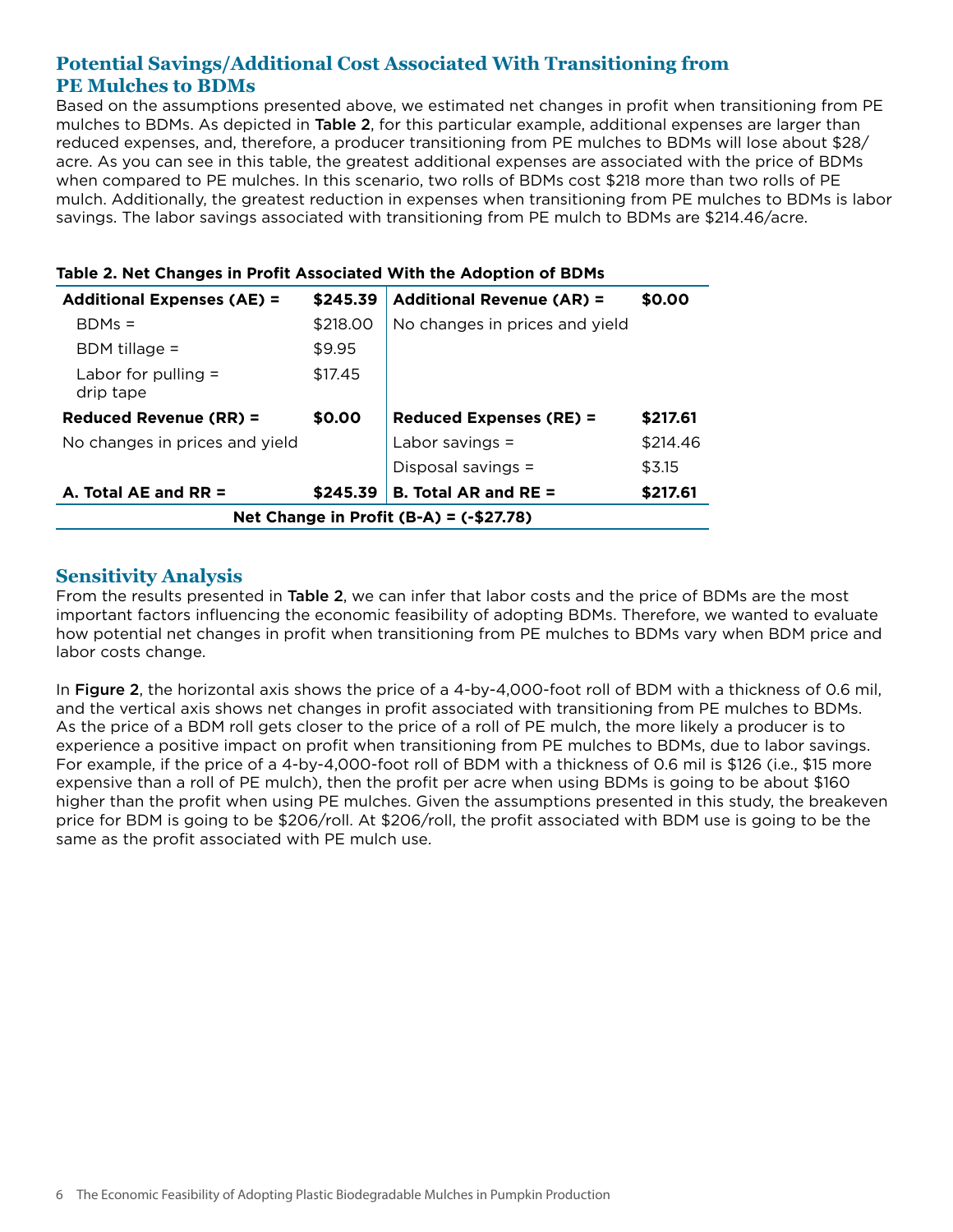

#### **Figure 2. Net Changes in Profit Associated With the Adoption of BDMs for Different BDM Prices Per Roll.**

Figure 3 shows the total number of labor hours associated with removal and disposal of PE mulches on the horizontal axis, and the vertical axis shows the net changes in profit associated with transitioning from PE mulches to BDMs. Preliminary survey results from a 2019 Tennessee fruit and vegetable survey and labor data collected from three vegetable farms in Tennessee suggest that labor hours associated with removal and disposal of PE mulches vary greatly, depending on worker characteristics performing end-of-season activities, soil conditions, and on whether producers pick up or leave the mulch fragments left behind after manually removing PE mulch from the field. As the number of labor hours per acre increases, the prospect of positive net changes in profit when transitioning from PE mulches to BDMs also increases. At 20.7 labor hours per acre, the profit associated with PE mulch use is the same as the profit associated with the use of BDMs (holding price of BDMs constant at \$220/roll and PE mulches at \$111/roll).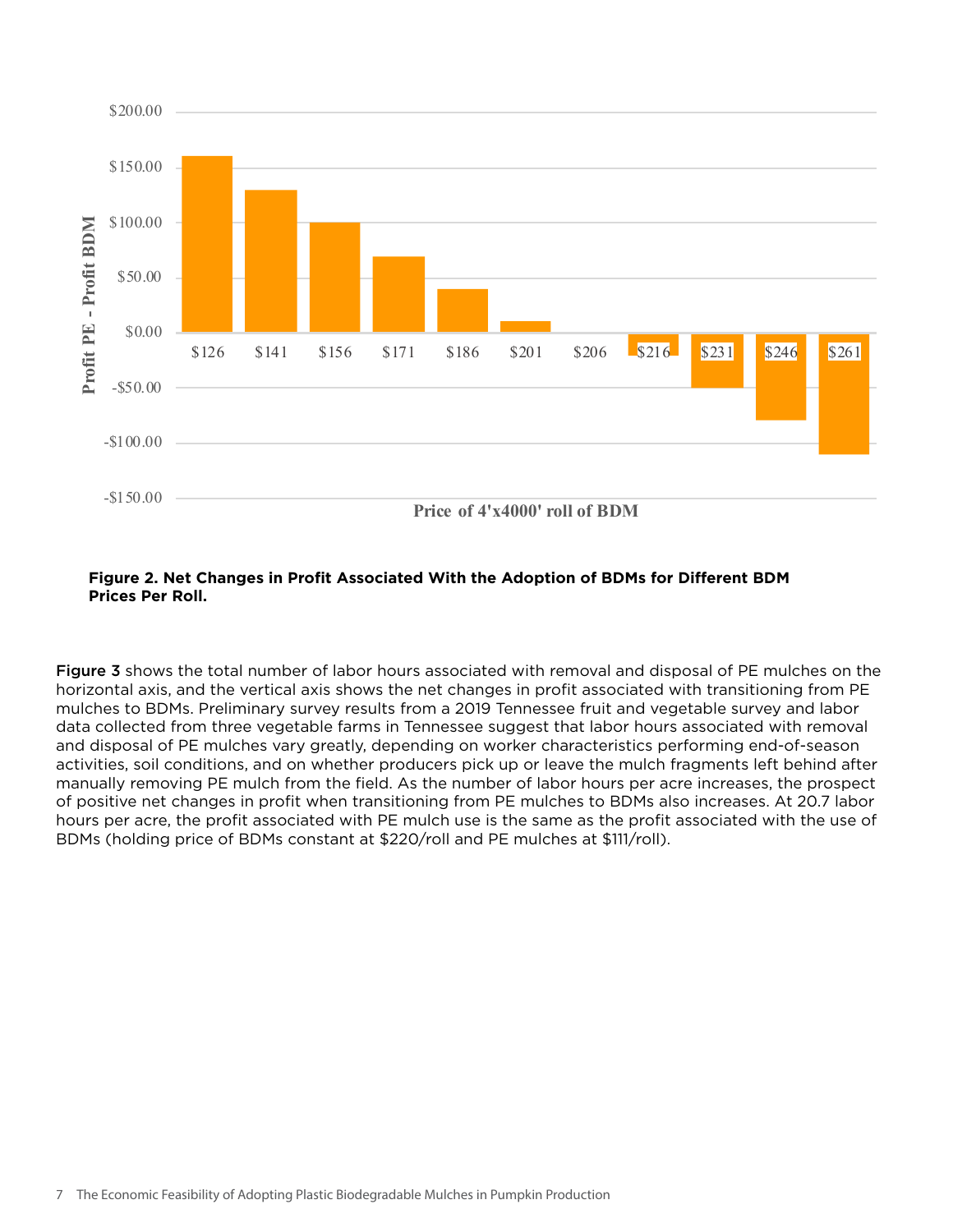

#### **Figure 3. Net Changes in Profit From the Adoption of BDMs for Different Labor Hours Per Acre for Removal and Disposal of PE Mulches.**

Finally, Figure 4 shows net changes in profit for various hourly wage rate values. The horizontal axis shows hourly wage rates for manual labor, and the vertical axis shows net changes in profit associated with transitioning from PE mulches to BDMs. As the cost of manual labor increases, the prospect of the profit associated with the use of BDMs being higher than the profit associated with the use of PE mulches also increases. Given the assumptions mentioned in section 6, the breakeven hourly wage rate is about \$13.39/ hour. At \$13.39/hour, the profit associated with BDM use is the same as the profit associated with PE mulch use.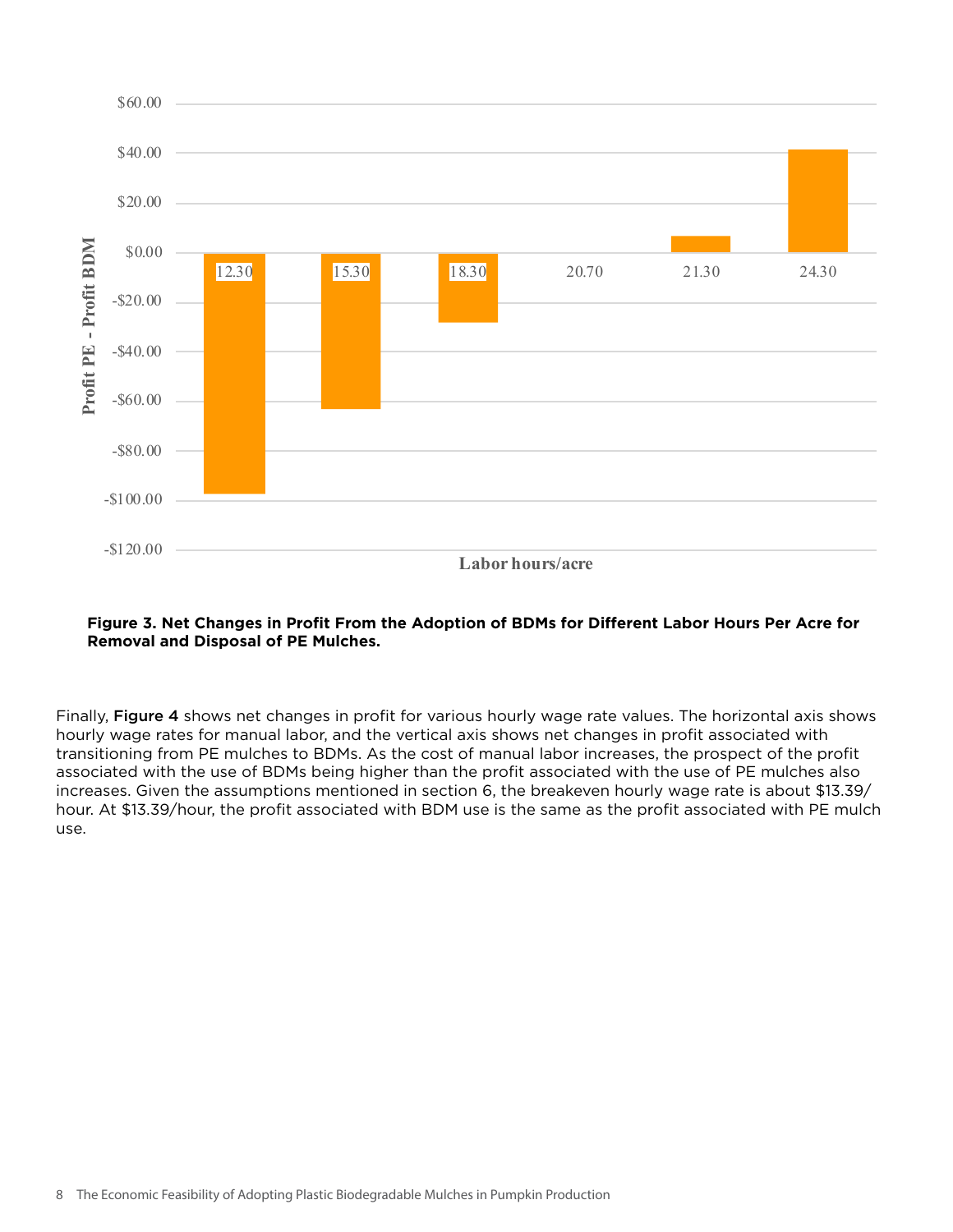

#### **Figure 4. Net Changes In Profit Associated With the Adoption of BDMs for Different Hourly Wage Rates.**

#### **Discussion**

The cost of labor and the price of BDMs are critical in assessing whether the adoption of BDMs is economically feasible for a farm or not. Farmers need to have accurate information about labor hours associated with removal and disposal of PE mulches, prices of BDMs, and cost of labor to assess if the adoption of BDMs is an economically feasible option for their farm businesses.

It is important to evaluate potential changes in labor costs and how these changes may affect net changes in profit when transitioning from PE mulches to BDMs. Under current conditions, H-2A labor costs can be fairly high after incorporating worker recruitment, housing and transportation costs (Roka, Farnsworth, and Simnitt, 2017).

It is also important to acknowledge that although changes in environmental regulations could eventually influence the cost of disposing of PE mulches, changes in disposal cost will not have as great of an impact on the economic feasibility of adopting BDMs compared to changes in BDM prices and labor costs, unless future environmental regulations limit the options farmers have to dispose of PE mulches.